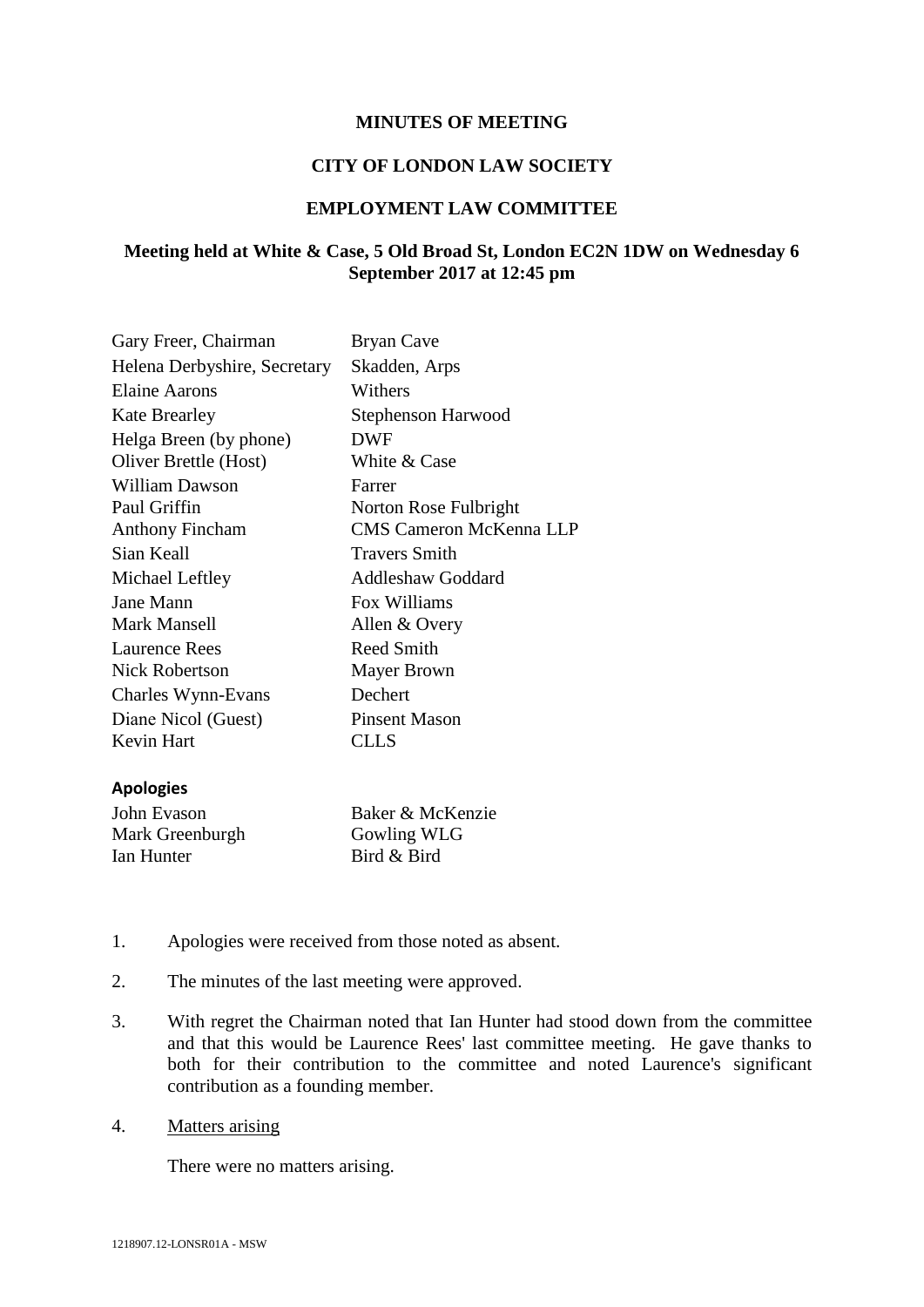## 5. Taylor Review

The Chairman welcomed Diane Nicol who had been a co-author of the Taylor Review and adviser to the Taylor Review panel (the "Review Committee").

Diane is a partner at Pinsent Masons and explained the background to the Taylor Review. The Review Committee had been established following government concerns about potential exploitation in the workplace, particularly in the light of new business models.

The Review Committee had comprised Diane Nicol, Matthew Taylor, Paul Broadbent and Greg Marsh. Their backgrounds were diverse and each had taken an in-depth involvement.

There was no particular blueprint for the Review Committee but they determined their own approach which included talking to workers and businesses on the ground outside London. Diane in particular engaged with lawyers, the trade unions and advisory groups. Matthew Taylor had engaged directly with industry and was the conduit for the Committee to Number 10.

Diane noted that the UK had the highest employment rates ever but an increase in low paid workers. Key issues addressed included the skills gap, productivity gap and employment relationships. There was a desire for consistency and to redress the imbalance between (a) flexibility and choice and (b) protecting individual workers.

The Review Committee had tended to see good employment practices in large PLC's but there was a greater lack of engagement in SME's or large companies.

One conclusion was that the root of poor productivity was the lack of employee/ worker engagement. Low paid employees feel they have no influence. This was something the Review Committee wanted to address.

The intention is that there will be consultation about any proposals coming out of the review (similar to the gender pay gap review). Diane explained that the Review Committee was due to feed back to a parliamentary select committee the following Wednesday and there had been a lot of lobbying behind the scenes. Diane was confident that there had been a lot of movement on engagement.

Diane's personal view was also that going forward the different stakeholders in the Review would be more open to aligning employment status to tax. She noted that tax had been a significant motivator for the Review (even though this was not officially the line). HMRC were very involved in each of the meetings and had no objection to the final conclusions in the Review.

In terms of employee engagement, the Review Committee had looked at information and consultation rights with a view to creating a better vehicle for consultation and engagement.

There was a discussion about engagement with atypical workers. For example, at Uber, drivers use online chatrooms which could form the platform for an engaged consultation body.